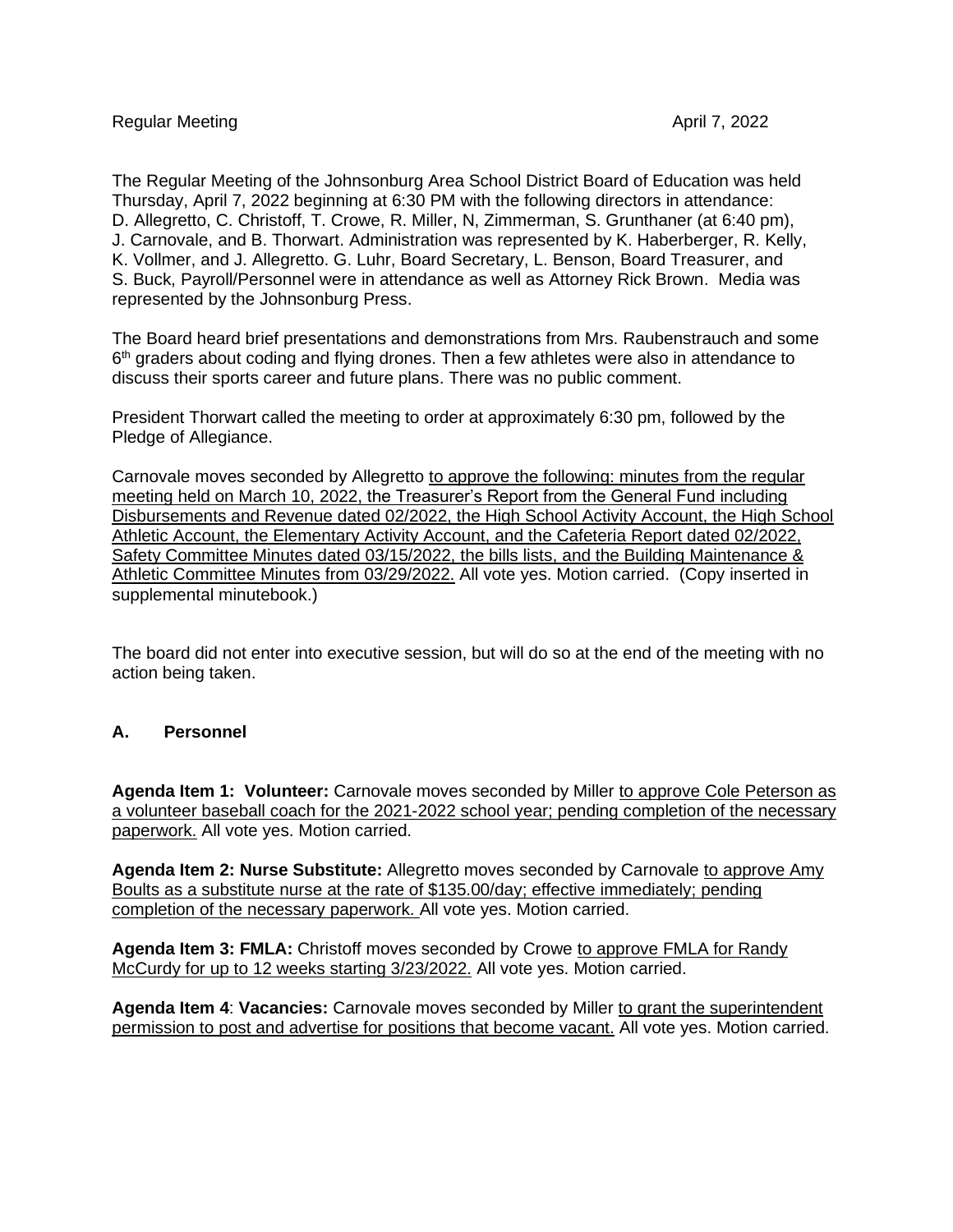# **B. Education and School Activities**

**Agenda Item 1: REVISED 2022-2023 School Calendar:** Allegretto moves seconded by Christoff to approve the revision of the 2022-2023 School Calendar in April from April 13, 14, 17, and 18, 2023 changing it to April 6, 7, 10, and 11, 2023 and adjusting the snow make-up days. All vote yes. Motion carried. (Copy inserted in the supplemental minutebook.)

**Agenda Item 2: Meeting Date Change:** Crowe moves seconded by Miller to change the Regular June Board Meeting from June 16<sup>th</sup> to June 23<sup>rd</sup>, 2022. All vote yes. Motion carried.

Agenda Item 3: Policies: Christoff moves seconded by Miller to approve the second and final reading; and recommended for approval the following revised policies:

Policy #249 Vol III 2021 titled Bullying/Cyberbullying Policy #610 Vol VI 2021 titled Purchases Subject to Bid/Ouotation Policy #611 Vol VI 2021 titled Purchases Budgeted

Roll call vote: Crowe, Carnovale, Christoff, Miller, Zimmerman, Allegretto, and Thorwart vote yes. Motion carried. (Copy inserted in the supplemental minutebook.)

**Agenda Item 4: Policies:** The following polices were presented for a first reading: Policy #626 Vol II 2020 titled Federal Fiscal Compliance Policy #824 Vol IV 2020 titled Maintaining Professional Adult/Student Boundaries (Copy inserted in the supplemental minutebook.)

Agenda Item 5: Special Counsel: Allegretto moves seconded by Miller to approve Knox Law Firm for Special Counsel for building projects. All vote yes. Motion carried. (Copy inserted in the supplemental minutebook.)

**Agenda Item 6: Engineering Firm:** Allegretto moves seconded by Zimmerman to approve the agreement with CJL Engineering to design and facilitate projects subject to the successful negotiations to the terms and conditions by the superintendent and special counsel. Roll call vote: Crowe, Carnovale, Christoff, Miller, Zimmerman, Allegretto, and Thorwart vote yes. Motion carried. (Copy inserted in the supplemental minutebook.)

**Agenda Item 7: Technology Pool Counsel Resolution:** Carnovale moves seconded by Crowe to approve the contract for Technology Pool Counsel Resolution for the 2022-2023 School Year at a cost of \$400.00. All vote yes. Motion carried. (Copy inserted in the supplemental minutebook.)

# **C. Finance**

**Agenda Item 1: Proposed Preliminary General Fund Budget:** Carnovale moves seconded by Crowe to approve the Proposed Preliminary general fund budget for the 2022-2023 School Year in the amount of \$13,803,249.61. Roll call vote: Crowe, Carnovale, Christoff, Miller, Zimmerman, Allegretto, and Thorwart vote yes. Motion carried. (Copy inserted in the supplemental minutebook.)